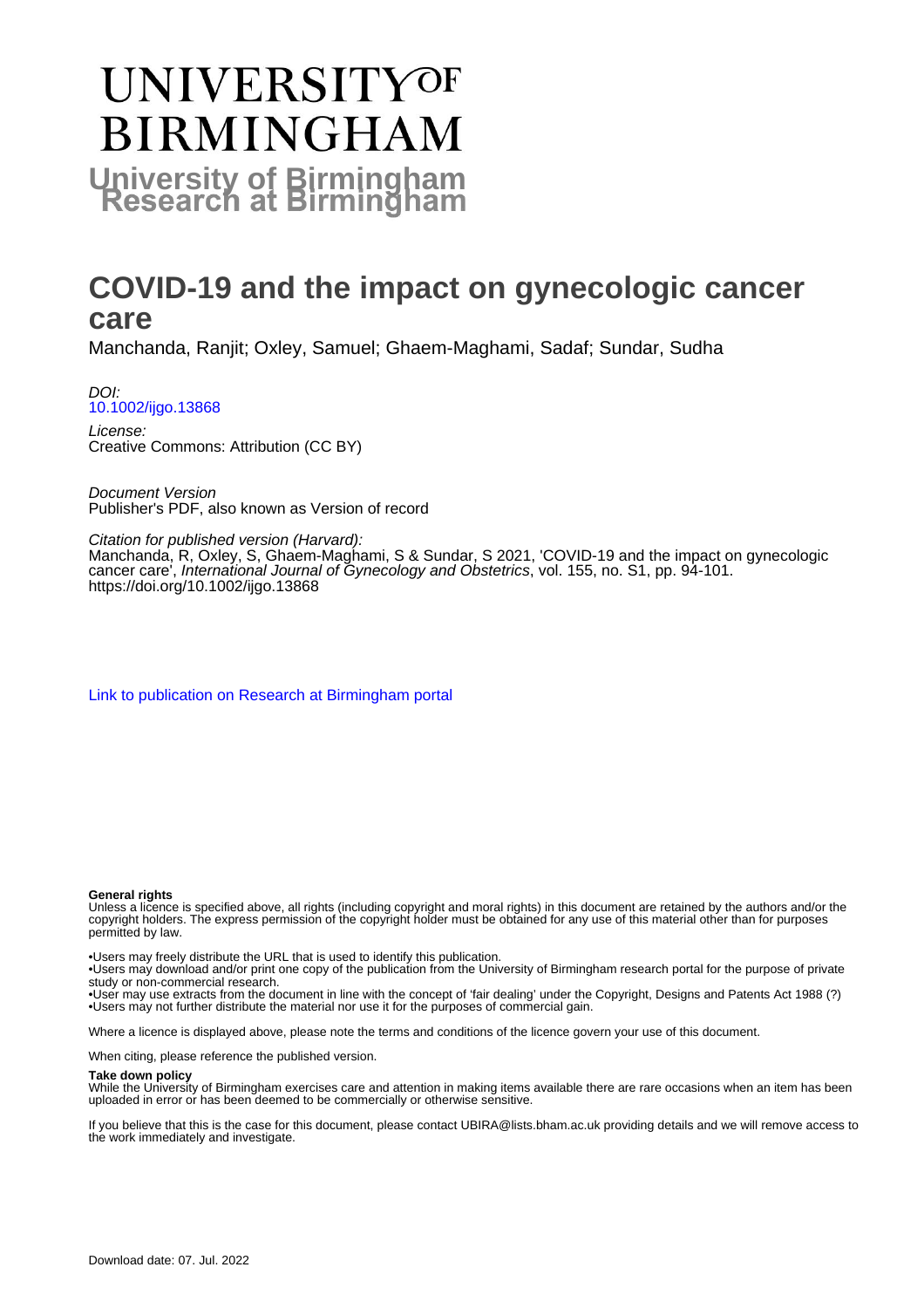

 $\circled{x}$ 

WILEY

7NECOLOGY<br>Obstetrics

# **COVID-19 and the impact on gynecologic cancer care**

**Ranjit Manchanda1,2,3** | **Samuel Oxley<sup>1</sup>** | **Sadaf Ghaem-Maghami<sup>4</sup>** | **Sudha Sundar<sup>5</sup>**

#### 1 Wolfson Institute of Preventive Medicine, Cancer Research UK Barts Centre, Queen Mary University of London, London, UK

2 Department of Gynecological Oncology, St Bartholomew's Hospital, Barts Health NHS Trust, London, UK

<sup>3</sup> Faculty of Public Health and Policy, Department of Health Services Research, London School of Hygiene and Tropical Medicine, London, UK

4 Faculty of Medicine, Department of Surgery and Cancer, Imperial College London, London, UK

5 Institute of Cancer and Genomic Sciences, University of Birmingham, Birmingham, UK

#### **Correspondence**

Ranjit Manchanda, Department of Gynecological Oncology, Barts Health NHS Trust, London, UK. Email: [r.manchanda@qmul.ac.uk](mailto:r.manchanda@qmul.ac.uk)

#### **Abstract**

The COVID-19 pandemic resulted in significant reconfiguration of gynecologic cancer services and care pathways across the globe, with a transformation of working practices. Services had to adapt to protect their vulnerable patients from infection, whilst providing care despite reduced resources/capacity and staffing. The international gynecologic cancer community introduced modified clinical care guidelines. Remote working, reduced hospital visiting, routine COVID-testing, and use of COVID-free surgical areas/hubs enabled the ongoing and safe delivery of complex cancer care, with priority levels for cancer treatments established to guide decision-making by multidisciplinary tumor boards. Some 2.3 million cancer surgeries were delayed or cancelled during the first peak, with many patients reporting significant anxiety/concern for cancer progression and COVID infection. Although COVID trials were prioritized, recruitment to other cancer trials/research activity was significantly reduced. The impact of resultant protocol deviations on outcomes remains to be established. During the recovery healthcare services must maintain capacity and flexibility to manage future surges of infection, address the large backlog of patients with altered or delayed treatments, along with salvaging screening and prevention services. Training needs/mental well-being of trainees need addressing and staff burnout prevented. Future research needs to fully evaluate the impact of COVID-19 on long-term patient outcomes.

## **KEYWORDS** cancer care, COVID-19, FIGO Cancer Report, gynecology, oncology

# **1**  | **COVID -19 AND THE IMPACT ON GYNECOLOGIC CANCER CARE**

Coronavirus disease 2019 (COVID-19) is caused by the severe acute respiratory syndrome coronavirus 2 (SARS-CoV-2). The World Health Organization declared COVID-19 a pandemic in March 2020. The ongoing pandemic has led to a global crisis disrupting most health systems and economies worldwide, leading to at least 195 million confirmed infections with 4 million deaths, as of July 2021. $<sup>1</sup>$ </sup> It has had a profound effect on many areas of health care and a major impact on cancer care. The impact of this pandemic has been felt differently across the globe due to large variations in seroprevalence, varying disease burden, existing health infrastructure, and available healthcare capacity and resources. An overall decrease in life

All authors contributed equally. FIGO CANCER REPORT 2021

This is an open access article under the terms of the [Creative Commons Attribution](http://creativecommons.org/licenses/by/4.0/) License, which permits use, distribution and reproduction in any medium, provided the original work is properly cited.

<sup>© 2021</sup> The Authors. *International Journal of Gynecology & Obstetrics* published by John Wiley & Sons Ltd on behalf of International Federation of Gynecology and Obstetrics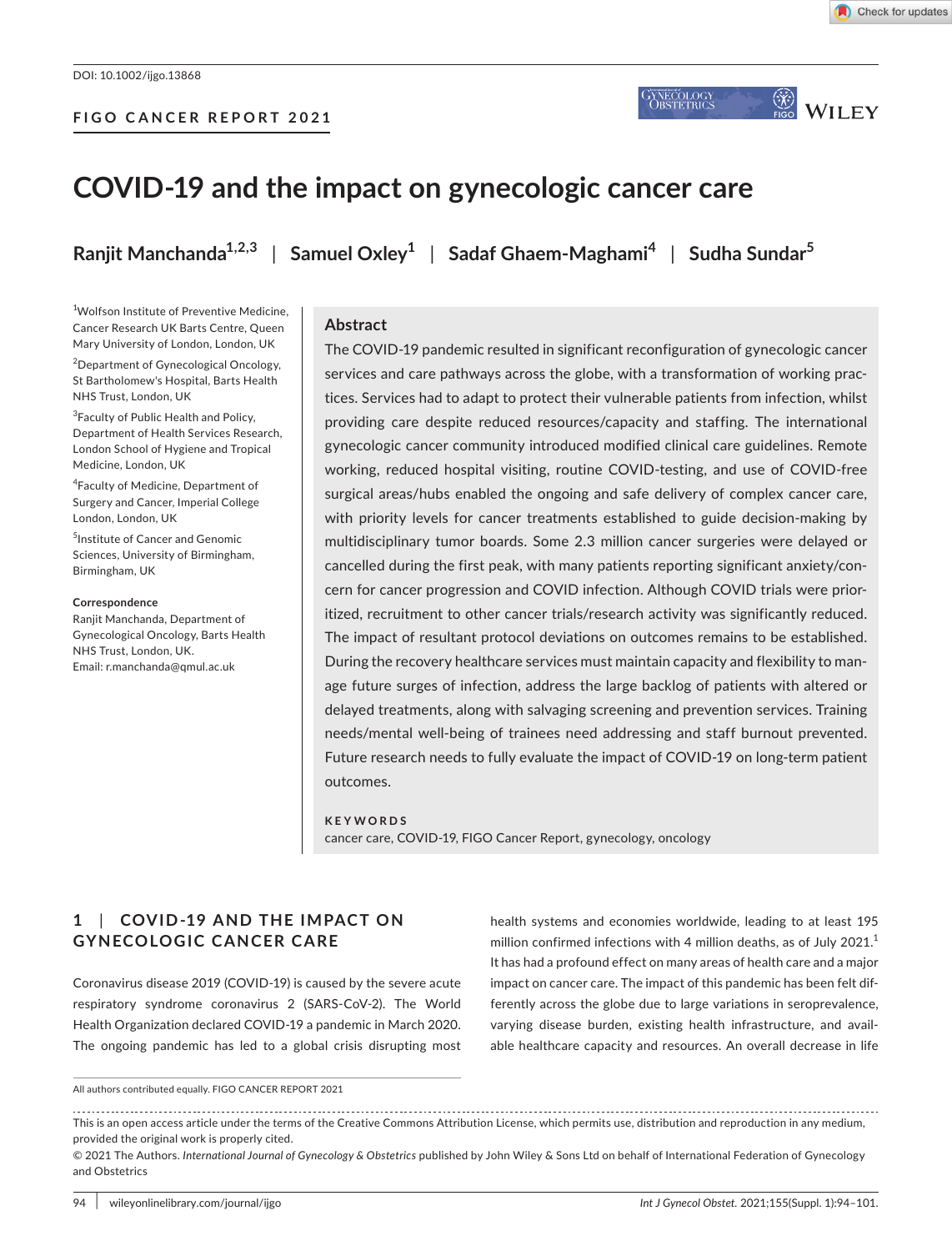expectancy $2$  as well as a significant increase in all-cause mortality has recently been observed in some countries, with higher levels of excess deaths occurring in nonwhite populations.<sup>3</sup>

All countries took multiple steps to reduce transmission of COVID-19, including public lockdowns, self-isolation for those with the disease and their contacts, contact tracing, and shielding of individuals with high-risk pre-existing medical conditions. Areas of high prevalence saw significant pressures on hospital inpatient beds including intensive care units (ITU), as well as staffing levels.<sup>4</sup> It led to reallocation of resources and an increase in hospital beds and ITU capacity for COVID-19 patients at the expense of both elective nonurgent patient care activity and urgent care activity including oncology services. Health systems and gynecologic cancer services have had to cope with a number of additional factors/stresses, including staff sickness and self-isolation, staff redeployment for COVID care, reduced theatre availability/capacity for elective oncology, reduced ITU access for complex surgery, reduced palliative care access, supply chain shortages (including personal protective equipment, PPE), reduced hospital visits, and moves toward remote consultations.<sup>5,6</sup> In the initial period, some patients refused surgery due to concerns around contracting COVID-19 and there was a fall in the number of patients seeking care via their general practitioners or emergency settings.

COVID-19 has a highly variable clinical presentation with approximately 44% of transmissions occurring in the presymptomatic stage,<sup>7</sup> while many carriers may never show symptoms<sup>8,9</sup> but can transmit the virus to others.<sup>10,11</sup> The majority of patients suffer no or mild upper respiratory tract symptoms, $11$  whilst a minority are at highest risk of severe lower respiratory tract infection and need hospitalization. Mortality occurs predominantly through respiratory failure; however, sepsis, thromboembolism, and acute renal and multiorgan failure contribute to this complex clinical entity, requiring prolonged stays on ITUs.<sup>12</sup>

Early in the pandemic, cancer patients were identified as being at higher risk for COVID infection, increased morbidity, ITU care, and mortality.<sup>13-15</sup> Other predictors of severe disease and mortality included age, comorbidities such as obesity, diabetes, asthma, other medical morbidities, and black/Asian ethnicity.<sup>15</sup> The gynecologic cancer patient population was thus considered vulnerable, with overlapping risk factors and immunosuppression arising from cancer and its treatments. An international study of 1128 patients undergoing surgery across all surgical disciplines found 30-day mortality rates in patients who develop COVID-19 in the perioperative period to be 19% following elective surgery, 26% following emergency surgery, and 27% following cancer surgery.<sup>16,17</sup> Gynecologic cancer services faced the dual challenge of continuing to provide oncological care often with capacity constraints, whilst protecting their vulnerable patients from the risk of COVID exposure and its sequelae. Thus, consideration was initially given to restricting surgery or chemotherapy to reduce COVID risk to patients. However, these initial concerns were not born out as subsequent evidence demonstrated such treatments did not increase the risk of hospitalization or death outside the perioperative period or during cytotoxic

chemotherapy, beyond those of previously identified risk from age or comorbidities.4,18

The unprecedented reallocation of healthcare services necessitated by the pandemic across high-, middle-, and low-income countries, $^{19}$  coupled with staff shortages and capacity constraints, forced an urgent re-evaluation of the clinical justification for each aspect of treatment, weighing oncological benefit against available resources. In terms of ethical principles, justice and nonmaleficence required due consideration alongside beneficence, autonomy, and equity, as clinicians learnt to practice in this unfamiliar situation.<sup>20</sup> Modified clinical guidelines for cancer care became necessary to provide a systematic, equitable, and evidence-led framework during the pandemic, given the adaptation of or reduction in usual services. Deviations from usual standard of care may be appropriate in the context of what can be safely delivered during the pandemic. The international gynecologic oncology community developed modifications to clinical care across the spectrum of surgery, chemotherapy, radiotherapy, and treatment timelines from first presentation to relapse and palliation. National healthcare organizations in France, the UK, USA, Italy, and Australia issued guidance for general oncology services from March 2020, shortly followed by gynecologic cancer specific statements from organizations in the UK, USA, Europe, Canada, Asia, Australia, and New Zealand.<sup>21</sup> Pragmatic modifications to the gold standard of care were suggested according to availability of resources and clinical services, based primarily on expert opinion and review of pre-existing evidence of benefit. Initial considerations were given to reducing the number of surgical procedures associated with prolonged operative time, risk of major blood loss, ITU admission, or increased infection risk to staff. A global modelling analysis suggested that around 38% of cancer operations and 82% of benign surgical procedures may be postponed during the pandemic.<sup>22</sup> Other analysis highlighted the significant impact on survival even modest delays in surgery may incur on cancer outcomes. $^{23}$  The need for care of cancer patients to be prioritized over patients with benign diseases was universally recognized. Additionally, the need to tackle/minimize diagnostic delays occurring during the pandemic became apparent to prevent significant additional avoidable mortality.<sup>24</sup>

# **2**  | **ADAPTATIONS TO CLINICAL SERVICES AND PATHWAYS**

There has been significant service reconfiguration, transformation of working practices, and changes to cancer care delivery pathways as a result of the COVID-19 pandemic.<sup>25</sup> An important reason was to reduce the risk of infection to patients and staff, from other patients, staff members, and visitors. Key steps included reduction in people attending a given clinical site, along with use of handwashing, face masks, public distancing, PPE, and safe hygiene practices. Staff struggled with PPE shortages in both low- and high-income countries—an issue leaving many staff at higher risk of infection.<sup>26</sup> Visiting was reduced for all hospital attendances for inpatient and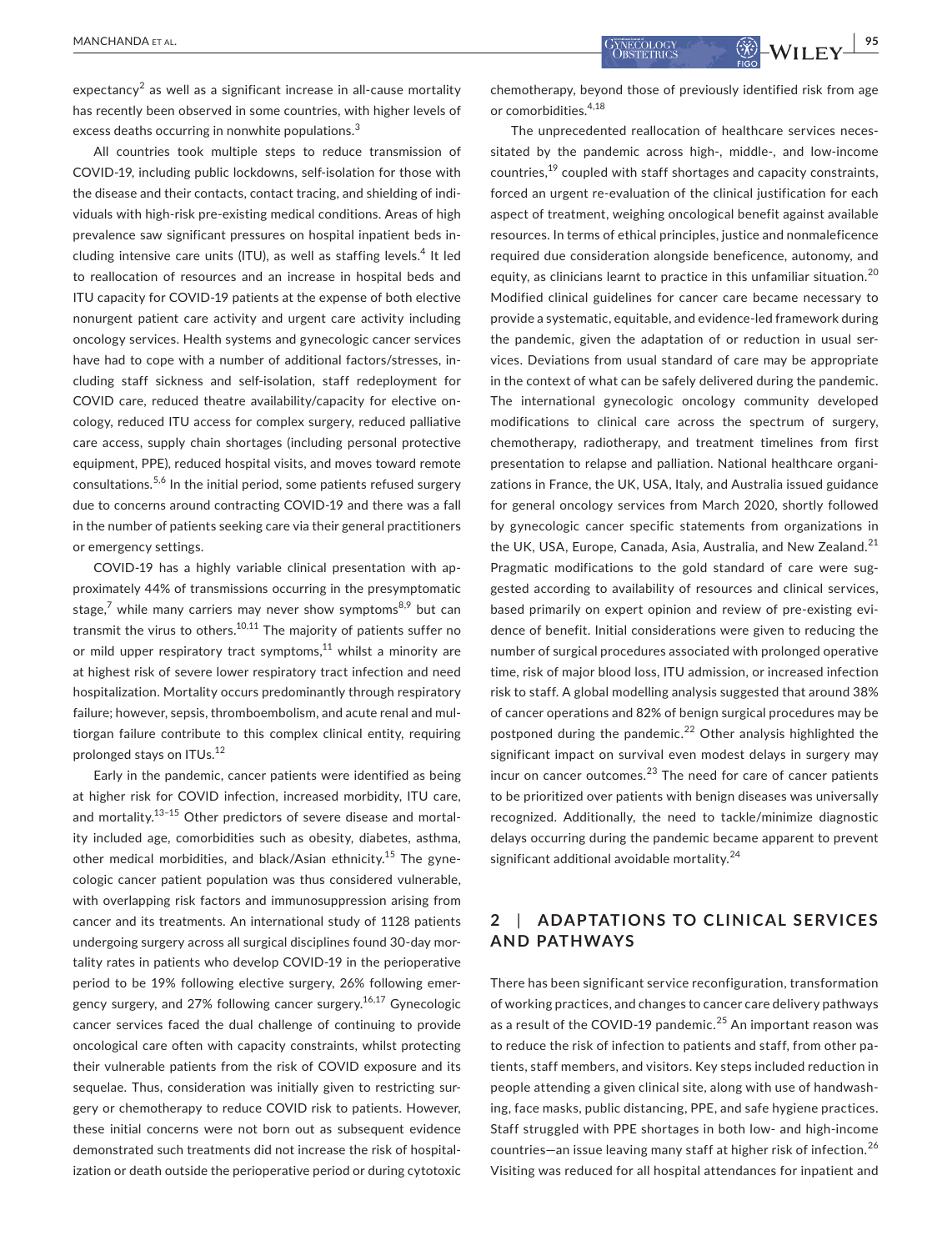outpatient care. It was restricted to new patients or essential consultations for acute oncologic issues or those undergoing active treatment and the most vulnerable patients.<sup>19</sup> Attendance of family members was restricted. Remote or telemedicine/telephone outpatient consultations were undertaken to reduce hospital attendance. Routine clinics such as regular follow-up and preassessment were conducted remotely. The use of patient-initiated follow-up was advocated where appropriate. Patients who required definite examination or breaking of bad news were advised to attend in person and benefitted from support from specialist nurses as usual. Multidisciplinary team or tumor board meetings were conducted remotely or, where not possible, sufficient distancing between staff was ensured to reduce the risk of staff transmission. As testing capacity became established, universal testing of patients prior to and upon admission was implemented. Preoperative COVID-19 testing and self-isolation protocols (e.g. 14-day self-isolation and COVID-19 swab 72 hours before surgery) were introduced prior to gynecologic cancer surgery. Additionally, over time, surveillance testing of healthcare staff was introduced and has become a key tool in reducing transmission within some hospitals.27 The use of "COVID-free" areas within hospitals or COVID-free hospitals/surgical hubs with separate staff enabled surgical and nonsurgical cancer services to continue. This approach of establishing COVID-19-free surgical pathways with segregation of the operating theater, ITU, and inpatient ward areas was shown to reduce postoperative SARS-CoV-2 infection and postoperative pulmonary complication rates.<sup>28</sup> In some centers, surgery was allocated through centralized triage and decisionmaking based on newly established national guidelines.<sup>29</sup> The introduction of vaccination from December 2020 for staff and more recently for patients is a key step forward in minimizing infections and reducing treatment morbidity.

# **3**  | **ADAPTATIONS TO DIAGNOSTIC SERVICES**

Changes to diagnostic pathways aimed to simplify the process, reducing hospital attendance and demand on clinical time, whilst still providing a safe process for patients. Greater flexibility was incorporated into triaging suspected cancer referrals from primary care. Examples of changes introduced include:

- Telephone or virtual assessment without the need for clinical examination followed by direct investigation with hysteroscopy and ultrasound in women with postmenopausal bleeding.
- Maximizing out-patient hysteroscopy due to the reduced availability of operating theatres.
- Insertion of the levonorgestrel-releasing intrauterine system (LNG-IUS) at the time of initial hysteroscopy in case of abnormal findings, to minimize face-to-face visits and treatment delays where surgical treatment is constrained.
- One-stop clinics preferred over multiple visits.
- Patient-initiated follow-up to ensure those with multiple episodes of bleeding could attend for clinical examination when required.
- Evaluation of adnexal masses using ultrasound or MRI and established rules for triage, e.g. International Ovarian Tumour Analysis or the Risk of Malignancy Index (RMI) etc. In cases of low index of suspicion for malignancy (e.g. RMI <200), surgery could be deferred for 3–6 months, with virtual follow-up.
- For those requiring assessment in secondary care, such as patients with postmenopausal bleeding, telephone or virtual assessment followed by direct investigation with hysteroscopy and ultrasound is preferred without the need for clinical examination if possible (given a normal cervical smear history).
- For those with suspected ovarian cancer, using cytology to guide treatment decisions if there was inadequate or restricted access to usual image-guided biopsies.

## **4**  | **ADAPTATIONS TO TREATMENT**

The disruption to cancer services and capacity constraints have required prioritization of treatment for those patients who are most in need. Three priority levels were recommended by the British Gynaecological Cancer Society (BGCS) and UK National Health Service (NHS) to determine the timescales required for surgical treatments during the pandemic (Table  $1$ ).<sup>29</sup> Patients are advised of the risks of perioperative COVID-19 infection as well as the risk of reduced survival with delayed treatment. It is important that any delays or changes to gold standard treatment should be recorded, communicated clearly with patients, and made with multidisciplinary input. Patients whose treatment is deferred should be tracked. The BGCS has devised a harms template that can be used. $29$  Considerations were made to improve the safety of procedures undertaken.<sup>30</sup> COVID-19 testing should occur prior to surgery; where a patient tests positive their treatment should be delayed by 2–4 weeks to allow recovery owing to the heightened morbidity from perioperative COVID-19 infection. Vaccination for COVID-19 significantly reduces the risks of infection and is recommended for all women planned for and undergoing cancer treatment.31–33

Routine primary or interval debulking surgery for advanced ovarian cancer was delayed at the start of the pandemic, with neoadjuvant chemotherapy given due to initial concerns regarding surgical morbidity as well as the increased resource requirements, including intensive care needs for complex debulking surgery and existing capacity constraints. Patients with recurrence needing secondary debulking were classed as lower surgical priority and managed with chemotherapy.

Measures promoted to minimize the duration of hospital stay included enhanced recovery pathways and the use of laparoscopy where possible. Available data suggested that the risk of SARS-COV-2/COVID-19 transmission to staff from laparoscopic surgery for gynecologic procedures is low and hence minimal access surgery can be continued during the pandemic.<sup>29,34</sup> However, reasonable modifications to technique including minimization leakage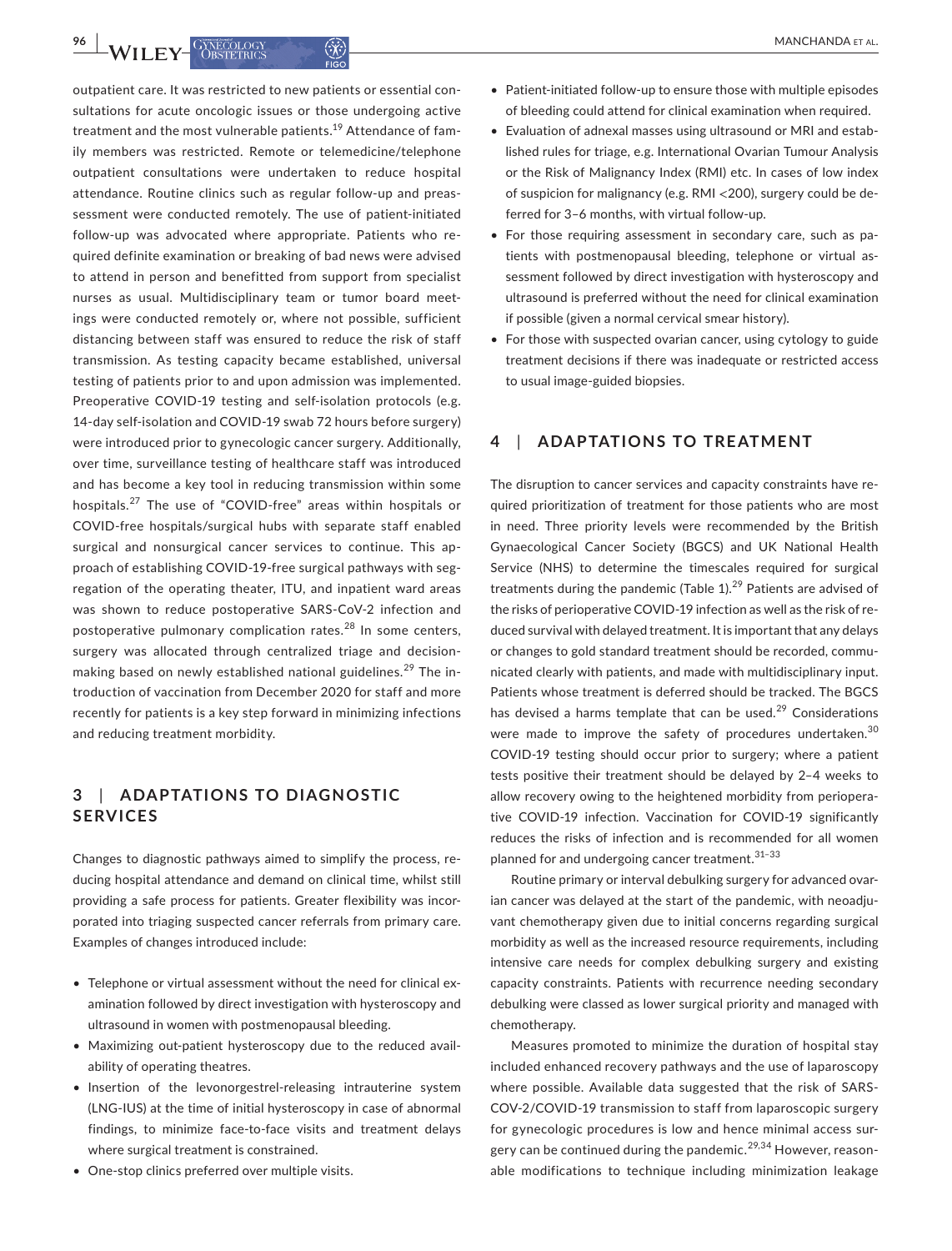#### **TABLE 1** Priority levels for surgery<sup>a</sup>

| <b>Priority</b>    | Surgery                                                                                                                                                                                                                                                                                                                     | <b>Examples</b>                                                                                                                                                                                                                                                                                                                                                                                                                                                                                      |
|--------------------|-----------------------------------------------------------------------------------------------------------------------------------------------------------------------------------------------------------------------------------------------------------------------------------------------------------------------------|------------------------------------------------------------------------------------------------------------------------------------------------------------------------------------------------------------------------------------------------------------------------------------------------------------------------------------------------------------------------------------------------------------------------------------------------------------------------------------------------------|
| Level 1a           | Emergency: operation needed within 24 h to save<br>life                                                                                                                                                                                                                                                                     | Anastomotic leak, bowel perforation, peritonitis, burst abdomen,<br>torsion or rupture of suspected malignant pelvic masses, heavy<br>bleeding from molar pregnancy                                                                                                                                                                                                                                                                                                                                  |
| Level 1b           | Urgent: operation needed within 72 h                                                                                                                                                                                                                                                                                        | Acute mechanical intestinal obstruction/impending perforation, life-<br>threatening bleeding from cervical or uterine cancer                                                                                                                                                                                                                                                                                                                                                                         |
| Level <sub>2</sub> | Elective surgery with expectations to cure,<br>performed within 4 weeks to save life/<br>progression of disease beyond operability<br>Additional prioritization based on urgency of<br>symptoms, complications (such as local<br>compressive symptoms), biological priority<br>(expected growth rate) of individual cancers | Suspected germ cell tumors, intrauterine brachytherapy for cervical<br>cancer, pelvic masses suspicious of ovarian cancer, early-stage<br>cervical cancer, high-grade/high-risk uterine cancer, debulking<br>surgery (timed to chemotherapy schedules) for advanced epithelial<br>ovarian cancer where ITU/HDU capacity permits                                                                                                                                                                      |
| Level 3            | Surgery can be delayed by 10-12 weeks with no<br>predicted negative outcome                                                                                                                                                                                                                                                 | Where risk to the patient from surgery during the pandemic outweighs<br>benefit<br>Early-stage, low-grade uterine cancer (treated with LNG-IUS/oral<br>progestogens), low volume cervical cancer completely excised at<br>loop excision<br>Surgical resection of slow-growing recurrences of ovarian, endometrial,<br>and cervical cancer postponed or alternatively managed with<br>chemotherapy or radiotherapy, particularly in the absence of<br>proven survival benefit for secondary debulking |

<sup>a</sup>Source: British Gynaecological Cancer Society.<sup>29</sup>

#### **TABLE 2** Priority levels for chemotherapy<sup>a</sup>

| <b>Priority</b> | <b>Treatment</b>                                                                                                                                           | <b>Examples</b>                                                                                                                                                                                                                                  |
|-----------------|------------------------------------------------------------------------------------------------------------------------------------------------------------|--------------------------------------------------------------------------------------------------------------------------------------------------------------------------------------------------------------------------------------------------|
| Level 1         | Curative therapy with a high $(>50%)$ chance of success                                                                                                    | Chemotherapy for germ cell and gestational trophoblastic tumors.<br>Concurrent chemoradiation for cervical cancer                                                                                                                                |
| Level 2         | Curative therapy with an intermediate (20%-50%) chance<br>of success                                                                                       | Chemotherapy for women with high-grade serous or endometrioid<br>ovarian cancer, including those with extrapelvic ovarian cancer.<br>Maintenance bevacizumab was discouraged, maintenance with<br>PARP inhibitors was promoted for BRCA patients |
| Level 3         | Curative therapy or adjuvant therapy with 10%-20%<br>chance of success, or noncurative treatment with a<br>>50% chance of 1-year survival prolongation     | Platinum sensitive relapse; advanced, high-grade endometrial cancer;<br>however, endocrine treatment may be an appropriate alternative<br>for many other endometrial cases                                                                       |
| Level 4         | Curative therapy with a low (0%-10%) chance of success.<br>Noncurative therapy with an intermediate (15%-50%)<br>chance of more than 1-year life extension | Chemotherapy for first recurrence of cervical and endometrial cancer<br>(good performance status), or advanced previously untreated<br>disease. Some women with platinum-sensitive relapsed ovarian<br>cancer                                    |
| Level 5         | Noncurative therapy with a high (more than 50%) chance<br>of palliation/temporary tumor control but less than<br>1-year life extension                     | Chemotherapy for platinum-resistant ovarian cancer and recurrent<br>endometrial cancer                                                                                                                                                           |
| Level 6         | Noncurative therapy with an intermediate (15%-50%)<br>chance of palliation/temporary tumor control and $<$ 1-<br>year life extension                       | Chemotherapy for metastatic or recurrent cervical cancer or<br>endometrial cancer in second recurrence                                                                                                                                           |
|                 |                                                                                                                                                            |                                                                                                                                                                                                                                                  |

<sup>a</sup>Source: NICE.<sup>35</sup>

from evacuation of smoke or carbon dioxide from the abdomen, and the use of FFP3/N95 face masks by staff should be implemented. Where surgery may involve the gastrointestinal tract—an area known to carry virus particles—consideration should be given to laparotomy.

National and international guidelines covered the use of chemotherapy and modifications to medical oncology practices, including prioritization levels for treatment. Prior to starting treatment, the Cockroft–Gault or Wright methods were recommended to calculate glomerular filtration rate rather than the use of radionucleotides.<sup>29</sup> Cancer networks needed to consider the impact on the supply of medications and work with regional and national organizations to minimize disruptions. The National Institute of Health and Care Excellence (NICE) suggested six levels of priority for chemotherapy (Table  $2^{35}$  and five priority levels for radiotherapy treatment.<sup>36</sup>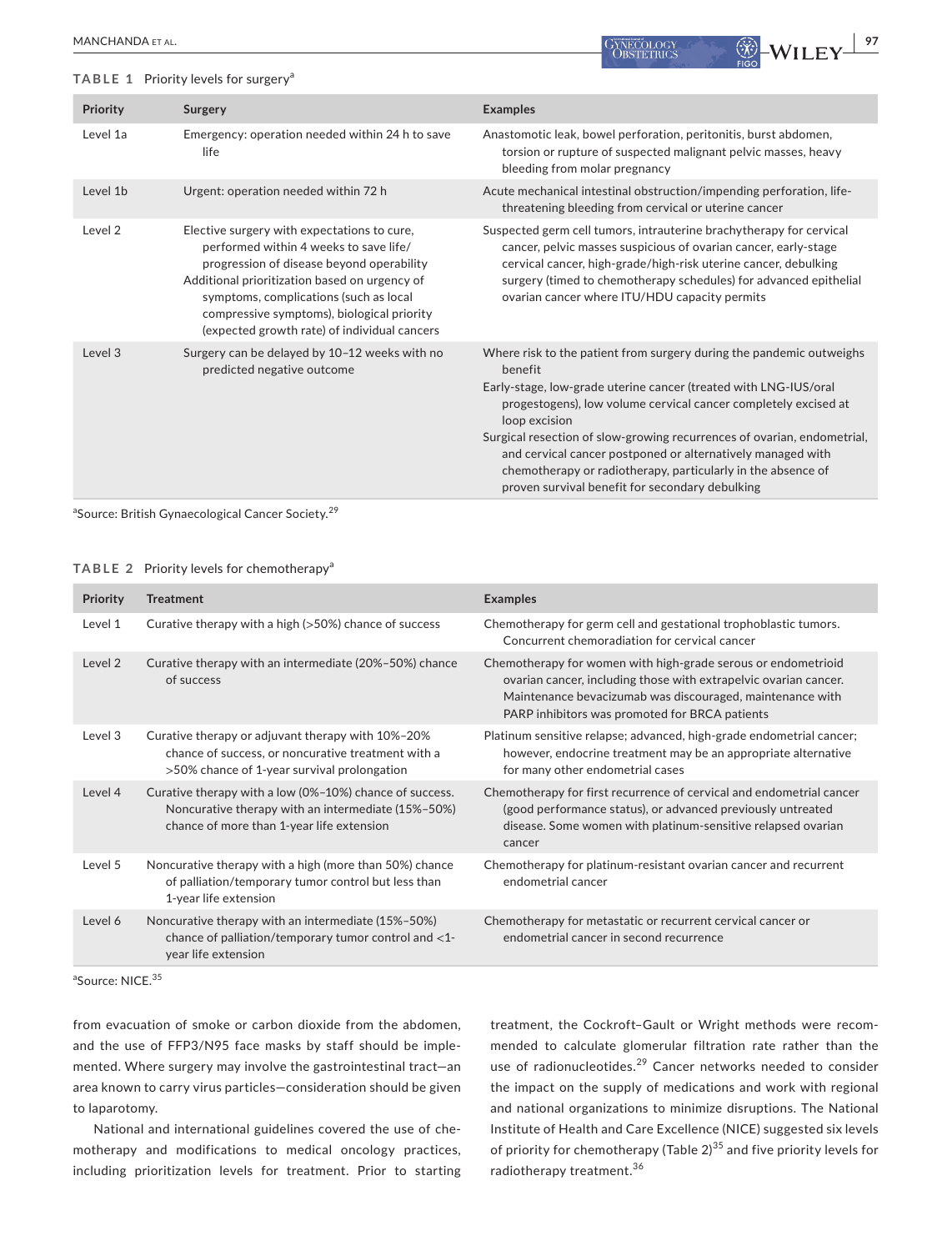Radiotherapy guidelines<sup>29,36</sup> included the use of hypofractionated schedules to provide equivalent dose with fewer hospital attendances, and simplifications of technique. High priority level 1 treatments included radical radiotherapy for cervical, vaginal, and vulvar cancers. Level 2 treatments included urgent palliative radiotherapy to preserve function such as in malignant spinal cord compression and palliative radiotherapy to stop bleeding. Low priority cases include palliative radiotherapy for symptom control, and adjuvant radiotherapy for endometrial cancer.

# **5**  | **IMPACT ON SURGERY**

The COVID-19 pandemic has severely disrupted cancer care across the whole spectrum of prevention, diagnosis, surgery, oncology treatments, and palliative care. Modelling has estimated that approximately 2.3 million cancer surgeries will have been delayed or cancelled during the pandemic's first peak (March–May 2020). $22,37$ The impact on cancer diagnostics is also estimated to be substantial, with more than 350 000 fewer people than usual being referred for a rapid referral for suspected cancer in the UK between March and September 2020, largely owing to fewer people seeking primary care advice.<sup>38</sup> The uptake of screening programs has been reduced and elective preventive surgery has been delayed.

The COVIDSurg gynaecological cancer study investigating outcomes in first-line management of women with gynecologic cancer reports that at least 15% of women with gynecologic cancer have suffered disruption/change to usual first-line surgery.<sup>39</sup> Current data show that major morbidity and mortality from gynecologic cancer surgery in patients selected to undergo surgery during the pandemic is comparable to pre-COVID times.<sup>28</sup> Studies have also clearly shown that introduction of safe COVID-free pathways and establishing cancer care in COVID-free elective care hospitals that do not provide care for COVID-19 patients ensure that cancer care can safely continue even during the pandemic. Nevertheless, cancer surgery has been severely tested and the resilience of the healthcare system to provide cancer care must be boosted by investment from both government and private sector players worldwide.

Prioritization frameworks issued by the BGCS and NICE (Tables 1 and 2), as well as other international societies, have attempted to balance the risk from treatment in COVID-19 exposed environments and the availability of resources, including intensive care beds, against the impact of such delays on oncological outcomes. Long-term data on the impact of such prioritization frameworks are awaited from the UKCOGS study ([www.ukcogs.org.uk\)](http://www.ukcogs.org.uk).

# **6**  | **IMPACT ON PATIENTS**

Fifty-four percent of women with ovarian cancer report that their treatment has been impacted due to the COVID-19 pandemic, and 27% of women could not access care as they did before the pandemic. A patient experience survey conducted by the charity

Cancer Research UK investigating the overall impact of care reported that gynecologic cancers were among the most affected, with 78% patients with gynecologic cancers reporting an impact.<sup>40</sup> Questionnaire surveys investigating patient perceptions show that fear about COVID-19 and anxiety about cancer progression due to a change in cancer care during COVID-19 is a frequent and serious concern for cancer patients.<sup>41</sup>

It is important to understand that healthcare givers and patients/ carers can perceive the impact of change very differently. Changes in care such as telephone follow-up rather than face-to-face follow-up, earlier discharge from hospital, and stopping visiting may all be seen by healthcare providers as relatively minor changes to overall outcome. However, these are seen as major changes to usual care by patients. It is difficult to quantify the impact these changes may make on the relationship of trust between doctor and patient/ carer. Clinical staff too are constrained by their own psychological response to risks brought on by the pandemic, including the ongoing risk of becoming infected with COVID-19, which placed them in an uncertain position. Healthcare staff are also vulnerable to the impact of COVID-19; it is vital that this is recognized and burnout is prevented.

Patients also seek information amongst themselves and conduct lay risk assessments through online patient groups; for instance, regarding what they can or cannot do during periods when they were advised to shield from COVID-19 exposure.<sup>42</sup> Additionally, the impact of change to planned cancer care, as perceived by patients, is a source of huge distress—patients and carers worry about the longterm impact on their trajectory, and it is interesting to reflect that patients perceive their care plan to be the only or optimal one. Findings are consistent with those identified from questionnaire surveys of patients in the published literature.<sup>41</sup> Patients struggle with the risk calculus of individualized lay risk assessment in non-COVID times and this struggle is embellished by the uncertainty of COVID-19. It is important to improve patient communication and education, as well as develop better supportive care strategies. Cancer charities have also served as the first port of call for patients during the pandemic, providing guidance and support. Furthermore, healthcare providers working in collaboration with reputed cancer charities can establish innovative ways of supporting patients with robust evidence and guidance. The European Society of Gynaecological Oncology (ESGO) has instituted, together with ENGAGe, a series of COVID-19 webinars for patients. In the UK, the BGCS has worked with national gynecologic cancer charities to address patient concerns through the pandemic proactively [\(https://www.bgcs.org.uk/public-infor](https://www.bgcs.org.uk/public-information/covid-19/) [mation/covid-19/\)](https://www.bgcs.org.uk/public-information/covid-19/).

# **7**  | **IMPACT ON CLINICAL TRIAL MANAGEMENT**

COVID-19 has had a huge impact on clinical trial recruitment, management, and research activity. Trial delivery and research teams had to deal with staff shortages, sickness, redeployment to COVID-19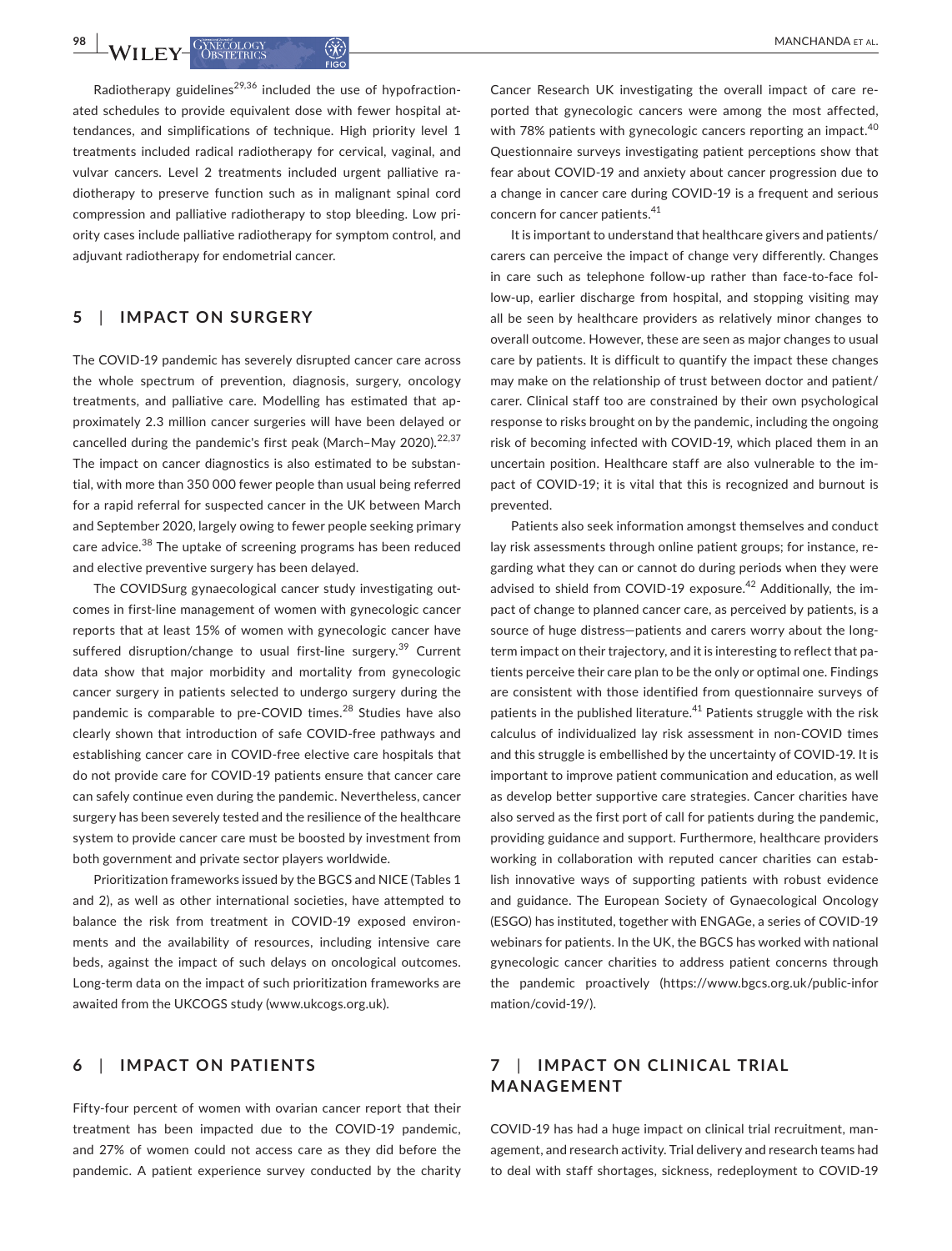care, implementation of remote working practices, and reduction in research funding. Laboratory services were reallocated to expand COVID-19 testing services or significantly reduced as universities were shut. New trial set-up and recruitment including to ongoing trials was paused, with a 65%–79% drop in recruitment reported by some.<sup>43</sup> However, COVID-19-related trials/research were prioritized

along with management of patients already recruited to clinical trials. Mitigation strategies were introduced for ongoing trials and patient management, including remote assessments, reduced clinical visits, etc. The impact of protocol deviations on trial outcomes remains to be established.

## **8**  | **IMPACT ON SURGICAL TRAINING**

A recent study showed that COVID-19 has had a negative impact on surgical gynecologic oncology training.<sup>44</sup> Twenty-eight percent of trainees had COVID-19 and this was associated with increased anxiety/depression. Trainees had to deal with redeployment, lack of PPE, reduction in household income, reduced surgical exposure, and negative impact on psychological/mental well-being. While departmental teaching continues, the frequency was reduced and it was conducted virtually. The recovery phase needs to address lost training opportunities and also focus on improving the mental well-being of trainees.

# **9**  | **MOVING FORWARD**

With different countries at different stages in the implementation of vaccination programs, alongside repeating infection peaks, there is a need to plan for further epidemics of COVID-19, COVID-19 variants, and other infectious diseases. It is necessary to evaluate those measures that have been successful and brought benefits that remain outside of the context of a pandemic, and those that have brought difficulties. Some measures introduced have seen an acceleration of pre-existing trends (and are therefore more likely to persevere), whilst others have been forced in adversity. Whilst every cancer center and network will reflect on their own ways of working, and every infectious disease and setting will bring unique challenges, we offer some considerations to guide planning. Key considerations include flexibility in service provision and preparedness for increased capacity to allow a rapid response to future surges of infection. Extra resources will be required to enable the recovery of diagnostic and treatments for both cancer and precancerous treatments, as well as the very high global burden of delayed benign disease. Modifications to patient pathways need to be evaluated, with a return to standardof-care treatments where possible. Guidance has been published on the management of women who have been treated via nonstandard pathways, including for example those reconsidering cytoreductive surgery for patients with ovarian cancer who were not adequately treated, and surveillance imaging for those with high-risk endometrial cancer who did not receive adjuvant radiotherapy.<sup>45</sup> Cancer

screening and prevention services need a fresh impetus to minimize long-term detriment. Certain measures introduced during the pandemic may bring long-term benefits in the right contexts, for example, including greater use of one-stop clinics and virtual triage prior to investigations, and should be continued if they are seen to be efficient and cost-effective. Remote meetings and educational activities have the potential to share learning across wider networks and should be continually developed.

Important messages:

- It is possible to operate safely on gynecologic cancer patients during the COVID-19 pandemic, with precautions.
- Hospitals and health systems should have resilient elective care pathways so that cancer is managed in safe areas, away from where patients with COVID-19 are being looked after.
- It is critical to ensure COVID-19 vaccination for all cancer patients.
- Counter misinformation by working with cancer charities and patient support groups, developing a clear communications plan to reach patients.
- It is important to focus on salvaging screening and prevention services as this will have long-term impact, especially for cervical cancer.
- We must plan for the recovery and backlog of patients whose treatments have been delayed or altered.
- We need to prepare for additional surges or outbreaks of infection.
- Steps need to be taken to minimize staff burnout and attrition.
- Trainees need additional support that addresses both their training needs as well as mental well-being.
- Research is needed to evaluate the impact of COVID-19 on changes to gynecologic cancer patient care and long-term patient outcomes.

#### **AUTHOR CONTRIBUTIONS**

All authors contributed to manuscript writing, review, and approval.

#### **CONFLICTS OF INTEREST**

Relating to the submitted work, RM reports grant funding received from BGCS to support work into COVID-19 outcomes on gynecologic oncology. Outside of the submitted work, RM reports grant funding received from the Eve Appeal, Barts Charity, CRUK, and Rosetrees Trust and speaker/lecture fees from AstraZeneca and GSK. Outside of the submitted work, SG-M is an officer and trustee for the BGCS and member of the RCOG Academic and eLearning Editorial Boards and CPD Committee. Relating to the submitted work, SS received funding from the BGCS for COVIDSurg-Gynaecological cancer via the University of Birmingham. SO declares no conflicts of interest.

#### **REFERENCES**

- 1. World Health Organization. WHO coronavirus (COVID-19) dashboard. [https://covid19.who.int/.](https://covid19.who.int/) Accessed July 29, 2021.
- 2. Woolf SH, Masters RK, Aron LY. Effect of the covid-19 pandemic in 2020 on life expectancy across populations in the USA and other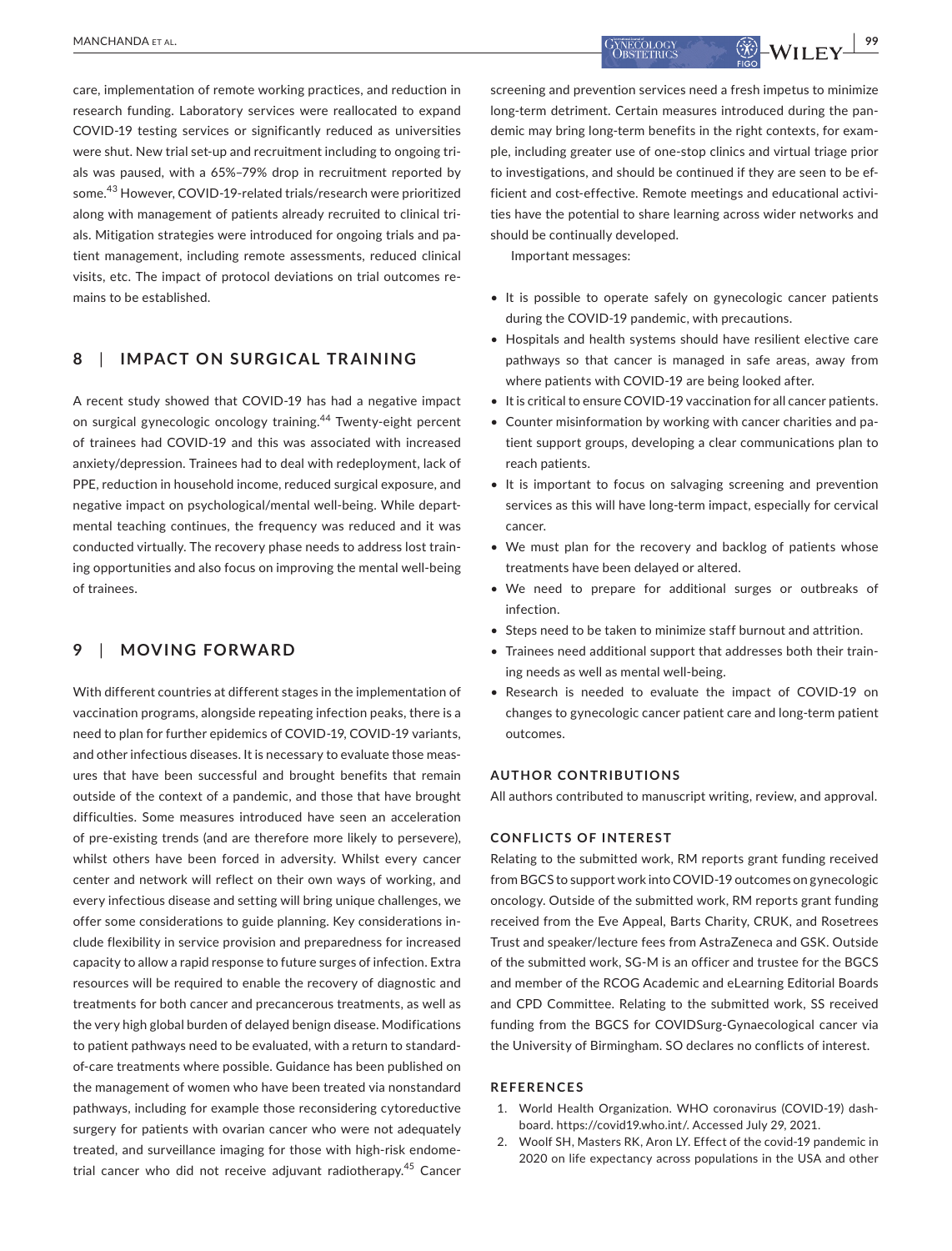high income countries: simulations of provisional mortality data. *BMJ*. 2021;373:n1343.

- 3. Woolf SH, Chapman DA, Sabo RT, Zimmerman EB. Excess deaths from COVID-19 and other causes in the US, March 1, 2020, to January 2, 2021. *JAMA*. 2021;325:1786-1789.
- 4. Lara OD, O'Cearbhaill RE, Smith MJ, et al. COVID-19 outcomes of patients with gynecologic cancer in New York City. *Cancer*. 2020;126:4294-4303.
- 5. Mayor S. COVID-19: impact on cancer workforce and delivery of care. *Lancet Oncol*. 2020;21:633.
- 6. Spicer J, Chamberlain C, Papa S. Provision of cancer care during the COVID-19 pandemic. *Nat Rev Clin Oncol*. 2020;17:329-331.
- 7. He XI, Lau EHY, Wu P, et al. Temporal dynamics in viral shedding and transmissibility of COVID-19. *Nat Med*. 2020;26:672-675.
- 8. Gudbjartsson DF, Helgason A, Jonsson H, et al. Spread of SARS-CoV-2 in the Icelandic population. *N Engl J Med*. 2020;382:2302-2315.
- 9. Kimball A, Hatfield KM, Arons M, et al. Asymptomatic and presymptomatic SARS-CoV-2 infections in residents of a long-term care skilled nursing facility - King County, Washington, March 2020. *MMWR Morb Mortal Wkly Rep*. 2020;69:377-381.
- 10. Bai Y, Yao L, Wei T, et al. Presumed asymptomatic carrier transmission of COVID-19. *JAMA*. 2020;323:1406-1407.
- 11. Yanes-Lane M, Winters N, Fregonese F, et al. Proportion of asymptomatic infection among COVID-19 positive persons and their transmission potential: a systematic review and meta-analysis. *PLoS One*. 2020;15:e0241536.
- 12. Elezkurtaj S, Greuel S, Ihlow J, et al. Causes of death and comorbidities in hospitalized patients with COVID-19. *Sci Rep*. 2021;11:4263.
- 13. Liang W, Guan W, Chen R, et al. Cancer patients in SARS-CoV-2 infection: a nationwide analysis in China. *Lancet Oncol*. 2020;21:335-337.
- 14. Yu J, Ouyang W, Chua MLK, Xie C. SARS-CoV-2 transmission in patients with cancer at a tertiary care hospital in Wuhan, China. *JAMA Oncol*. 2020;6:1108-1110.
- 15. Williamson EJ, Walker AJ, Bhaskaran K, et al. Factors associated with COVID-19-related death using OpenSAFELY. *Nature*. 2020;584:430-436.
- 16. *Lancet*. COVIDSurg Collaborative. Mortality and pulmonary complications in patients undergoing surgery with perioperative SARS-CoV-2 infection: an international cohort study. 2020;396:27-38.
- 17. Tian H, Yang W, Hu Y, et al. Estimating cancer incidence based on claims data from medical insurance systems in two areas lacking cancer registries in China. *EClinicalMedicine*. 2020;20:100312.
- 18. Lee LYW, Cazier J-B, Starkey T, et al. COVID-19 prevalence and mortality in patients with cancer and the effect of primary tumour subtype and patient demographics: a prospective cohort study. *Lancet Oncol*. 2020;21:1309-1316.
- 19. Pramesh CS, Badwe RA. Cancer management in India during Covid-19. *N Engl J Med*. 2020;382:e61.
- 20. Kourie HR, Eid R, Gh Haddad F, Scheuer M, Tomb R. Bioethical considerations for cancer patient care during the COVID-19 pandemic. *Future Oncol*. 2020;16:2779-2781.
- 21. Uwins C, Bhandoria GP, Shylasree TS, et al. COVID-19 and gynecological cancer: a review of the published guidelines. *Int J Gynecol Cancer*. 2020;30:1424-1433.
- 22. COVIDSurg Collaborative. Elective surgery cancellations due to the COVID-19 pandemic: global predictive modelling to inform surgical recovery plans. *Br J Surg*. 2020;107:1440-1449.
- 23. Sud A, Jones ME, Broggio J, et al. Collateral damage: the impact on outcomes from cancer surgery of the COVID-19 pandemic. *Ann Oncol*. 2020;31:1065-1074.
- 24. Maringe C, Spicer J, Morris M, et al. The impact of the COVID-19 pandemic on cancer deaths due to delays in diagnosis in England,

UK: a national, population-based, modelling study. *Lancet Oncol*. 2020;21:1023-1034.

- 25. Ramirez PT, Chiva L, Eriksson AGZ, et al. COVID-19 global pandemic: options for management of gynecologic cancers. *Int J Gynecol Cancer*. 2020;30:561-563.
- 26. Kamerow D. Covid-19: the crisis of personal protective equipment in the US. *BMJ*. 2020;369:m1367.
- 27. Treibel TA, Manisty C, Burton M, et al. COVID-19: PCR screening of asymptomatic health-care workers at London hospital. *Lancet*. 2020;395:1608-1610.
- 28. Glasbey JC, Nepogodiev D, Simoes JFF, et al. Elective cancer surgery in COVID-19-free surgical pathways during the SARS-CoV-2 pandemic: an international, multicenter, Comparative Cohort Study. *J Clin Oncol*. 2021;39:66-78.
- 29. British Gynaecological Cancer Society. BGCS framework for care of patients with gynaecological cancer during the COVID-19 Pandemic. [https://www.bgcs.org.uk/wp-content/uploads/2020/](https://www.bgcs.org.uk/wp-content/uploads/2020/04/BGCS-RCOG-framework-for-care-of-patients-with-gynae-cancer-during-COVID19.pdf) [04/BGCS-RCOG-framework-for-care-of-patients-with-gynae](https://www.bgcs.org.uk/wp-content/uploads/2020/04/BGCS-RCOG-framework-for-care-of-patients-with-gynae-cancer-during-COVID19.pdf) [-cancer-during-COVID19.pdf](https://www.bgcs.org.uk/wp-content/uploads/2020/04/BGCS-RCOG-framework-for-care-of-patients-with-gynae-cancer-during-COVID19.pdf). Accessed July 14, 2021.
- 30. Myles PS, Maswime S. Mitigating the risks of surgery during the COVID-19 pandemic. *Lancet*. 2020;396:2-3.
- 31. Desai A, Gainor JF, Hegde A, et al. COVID-19 vaccine guidance for patients with cancer participating in oncology clinical trials. *Nat Rev Clin Oncol*. 2021;18:313-319.
- 32. Trapani D, Curigliano G. COVID-19 vaccines in patients with cancer. *Lancet Oncol*. 2021;22:738-739.
- 33. Garassino MC, Vyas M, de Vries EGE, et al. The ESMO call to action on COVID-19 vaccinations and patients with cancer: vaccinate. monitor. educate. *Ann Oncol*. 2021;32:579-581.
- 34. Royal College of Obstetricians and Gynaecologists, British Society for Gynaecological Endoscopy. Joint RCOG/BSGE statement on gynaecological laparoscopic procedures and COVID-19. [https://mk0britishsociep8d9m.kinstacdn.com/wp-content/uploa](https://mk0britishsociep8d9m.kinstacdn.com/wp-content/uploads/2020/03/Joint-RCOG-BSGE-Statement-on-gynaecological-laparoscopic-procedures-and-COVID-19.pdf) [ds/2020/03/Joint-RCOG-BSGE-Statement-on-gynaecological](https://mk0britishsociep8d9m.kinstacdn.com/wp-content/uploads/2020/03/Joint-RCOG-BSGE-Statement-on-gynaecological-laparoscopic-procedures-and-COVID-19.pdf)[laparoscopic-procedures-and-COVID-19.pdf.](https://mk0britishsociep8d9m.kinstacdn.com/wp-content/uploads/2020/03/Joint-RCOG-BSGE-Statement-on-gynaecological-laparoscopic-procedures-and-COVID-19.pdf) Accessed July 14, 2021.
- 35. National Institute for Health and Care Excellence. COVID-19 rapid guideline: delivery of systemic anticancer treatments. NICE guideline [NG161]. 20 March 2020. [www.nice.org.uk/guidance/ng161.](http://www.nice.org.uk/guidance/ng161) Accessed July 14, 2021.
- 36. National Institute for Health and Care Excellence. COVID-19 rapid guideline: delivery of radiotherapy. NICE guideline [NG162]. [www.](http://www.nice.org.uk/guidance/ng162) [nice.org.uk/guidance/ng162](http://www.nice.org.uk/guidance/ng162). Accessed July 14, 2021.
- 37. Nagar H, Formenti SC. Cancer and COVID-19 potentially deleterious effects of delaying radiotherapy. *Nat Rev Clin Oncol*. 2020;17:332-334.
- 38. Greenwood E, Swanton C. Consequences of COVID-19 for cancer care - a CRUK perspective. *Nat Rev Clin Oncol*. 2021;18:3-4.
- 39. Sundar SS, Leung E, Khan T, et al. 594 Impact of the covid pandemic on gynaecological cancer surgery – results from the covidsurg gynaecological cancer international study. *Int J Gynecol Cancer*. 2020;30:A123-A124.
- 40. Cancer Research UK. Cancer research UK cancer patient experience survey 2020. The impact of COVID-19 on cancer patients in the UK. July 2020. [https://www.cancerresearchuk.org/sites/defau](https://www.cancerresearchuk.org/sites/default/files/pes_covid_2020.pdf) [lt/files/pes\\_covid\\_2020.pdf](https://www.cancerresearchuk.org/sites/default/files/pes_covid_2020.pdf). Accessed July 14, 2021.
- 41. Gultekin M, Ak S, Ayhan A, et al. Perspectives, fears and expectations of patients with gynaecological cancers during the COVID-19 pandemic: a Pan-European study of the European Network of Gynaecological Cancer Advocacy Groups (ENGAGe). *Cancer Med*. 2021;10:208-219.
- 42. Colomer-Lahiguera S, Ribi K, Dunnack HJ, et al. Experiences of people affected by cancer during the outbreak of the COVID-19 pandemic: an exploratory qualitative analysis of public online forums. *Support Care Cancer*. 2021;29:4979-4985.